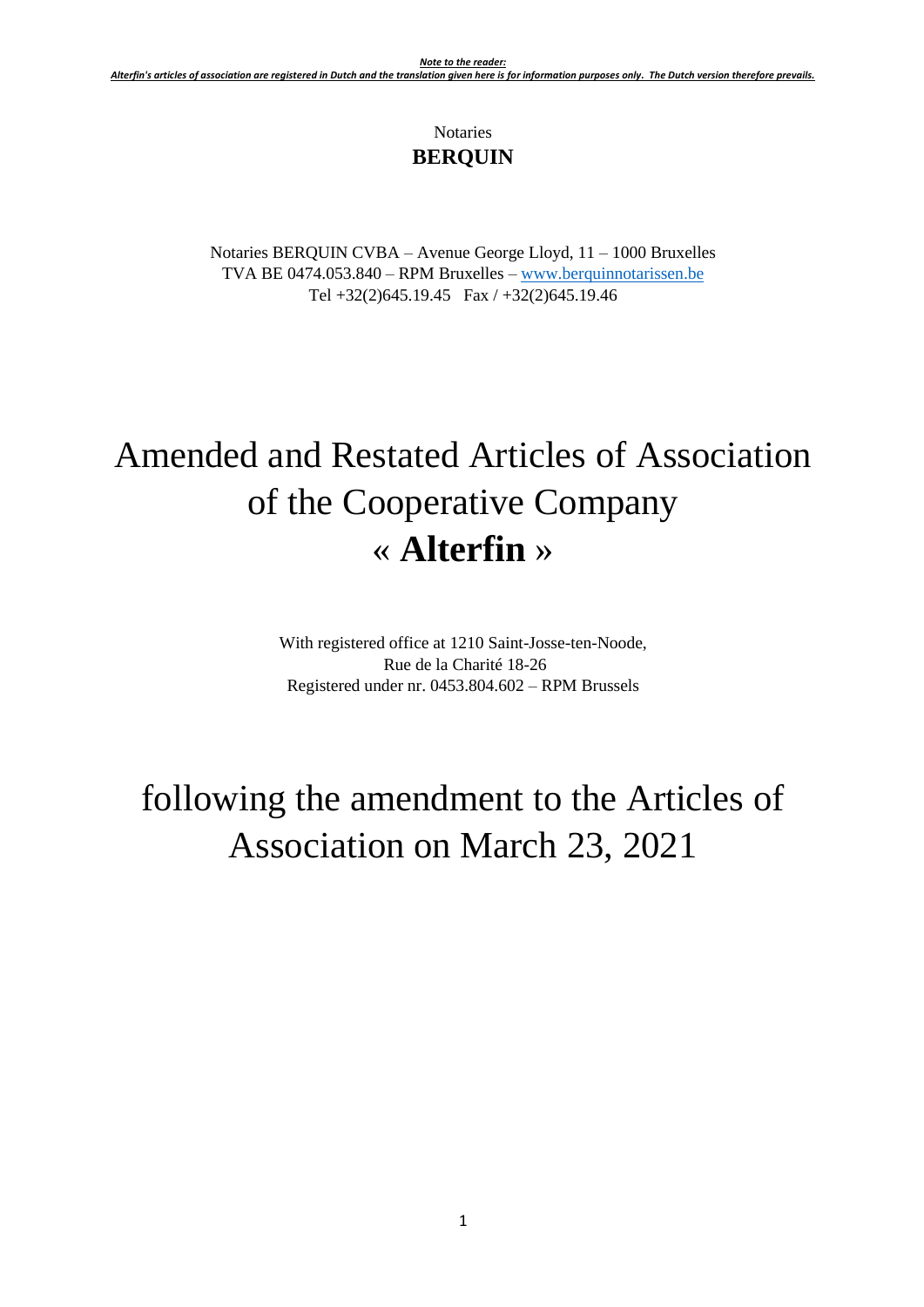## **HISTORY:**

#### **(in accordance with Article 2:8 §1 of the Companies and Associations Code)**

## **DEED OF INCORPORATION :**

The Company was incorporated by deed of Notary Jacques vander Eecken in Ghent on November 16, 1994, published in the Annex to the Belgian Official Gazette of December 6, 1994 under number 941206-366.

## **AMENDMENT TO THE ARTICLES OF ASSOCIATION:**

The articles of association were amended and restated by deed drawn up by Notary Vincent Vroninks in Brussels, on September 28, 2005, published in the Annex to the Belgian Official Gazette of November 22, 2005, under number 0167297.

The last amendment to the articles of association was made by minutes drawn up by the Notary Peter Van Melkebeke in Brussels, dated March 23, 2021 (in particular for the adoption of a new text of the articles of association), filed for publication in the Annex to the Belgian Official Journal.

### **CHANGE OF REGISTERED OFFICE :**

The registered office was moved to the current address by decision of the Board of directors of March 12, 2019, published in the Annex to the Belgian Official Gazette of April 18, 2019, under number 190503480.

---------------------------------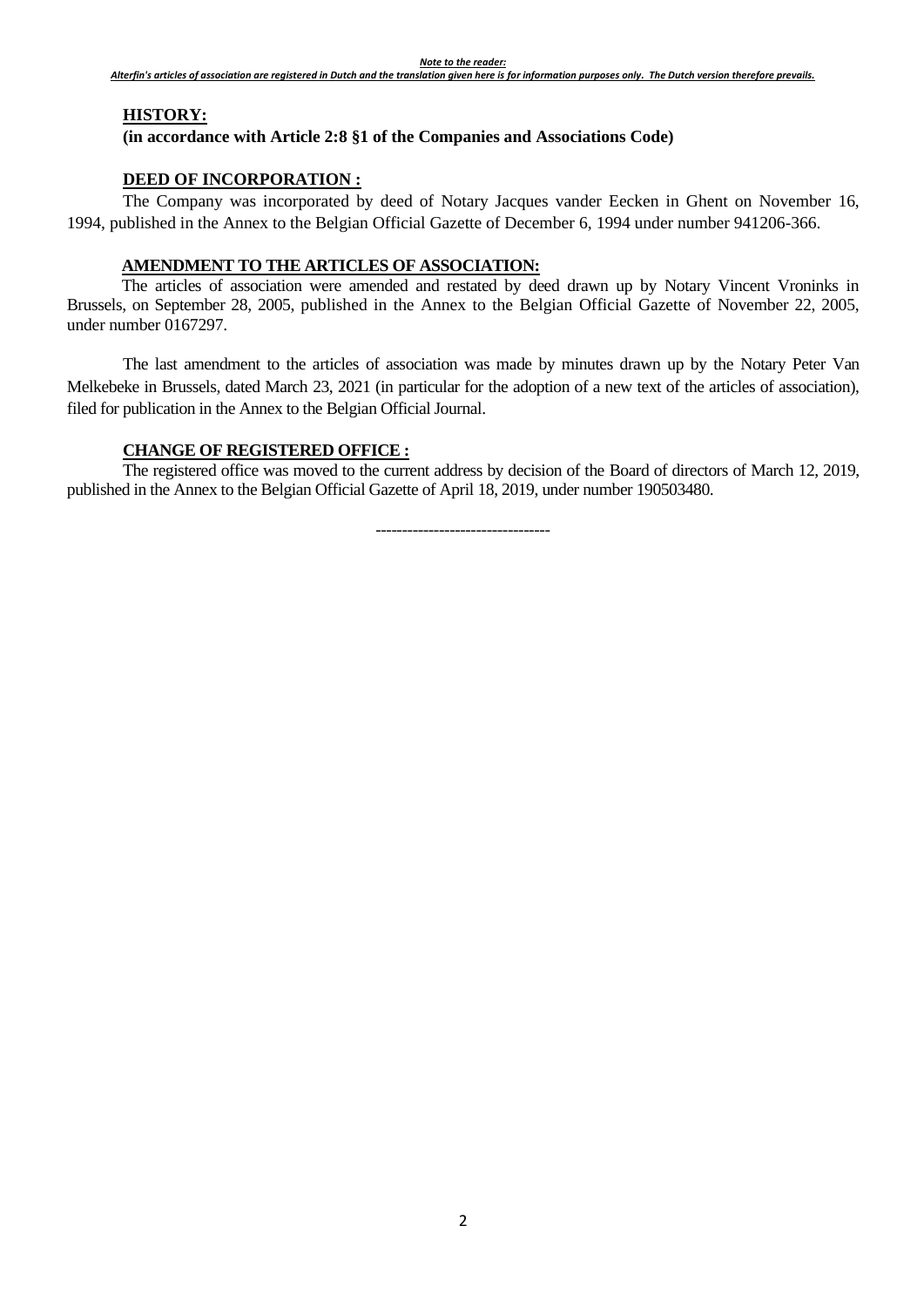# **AMENDED AND RESTATED ARTICLES OF ASSOCIATION as at March 23, 2021**

#### *Article 1: Legal form – Name*

A *"cooperatieve vennootschap"* [cooperative company] is established under the name of *"Alterfin".*  This name must, in all deeds, invoices or documents, immediately be preceded or followed by the words *"cooperatieve vennootschap"* or "*société coopérative*" or the abbreviation C.V. or S.C.

#### *Article 2: Registered office*

The registered office is located in the Region of Brussels-Capital.

The registered office may be moved to any other place in Belgium by decision of the Board of Directors, provided that such change is published in the Annexes to the *Belgisch Staatsblad* [Belgian Official Gazette], and to the extent that, in accordance with the applicable language legislation, such transfer does not require a change in the language of the articles of association.

The company may establish business units in Belgium by decision of the Board of Directors in the form of places of operation, divisions, or any other economic activity location.

The Board of Directors may also establish agencies, branches and business units abroad.

#### *Article 3: Purpose, object, cooperative aim and values*

The **purpose** of Alterfin is to contribute to the achievement of the objectives of its shareholders by improving the survival and living conditions of socially and economically marginalized people and communities throughout the world, primarily in rural areas of low- and middle-income countries (hereinafter referred to as "developing regions").

Alterfin may carry out all possible transactions that are directly or indirectly related with said purpose. It may participate in and cooperate with all companies that can promote this purpose.

Alterfin' s **object** is to provide financial instruments, training, support and research in a creative way.

In Belgium, Alterfin shall raise awareness among people and authorities about the role of money in the development of a more inclusive and nature- and culture-friendly global society. It shall mobilize funds to that end in cooperation with its banking partners, NGOs and the government.

In the developing regions, Alterfin shall use these funds to develop or support a local financial network geared to the target group. As the case may be, guarantees, loans or shareholding interests shall be made available by Alterfin to that end. In addition, Alterfin shall also mobilize technical assistance.

The company may also acquire an interest in any company or undertaking with a similar, related or complementary activity by means of a subscription, contribution, merger, investment or otherwise, and in general carry out all transactions that are of such nature as to foster the attainment of its purpose.

The cooperative **aim** of the company is to contribute to a just, supportive and democratic society. As a cooperative, Alterfin is based on the following **values**: mutual support, personal responsibility, democracy, equality, justice and solidarity.

#### *Article 4: Term*

The company is established for an unspecified period.

#### *Article 5: Equity*

Shares were issued in consideration of the contributions. The number of shares at the time of incorporation was 2,440.

A type A share represents a contribution of two hundred and fifty euros ( $E250.00$ ) and one type B share represents a contribution of sixty-two euros fifty cents ( $62.50$ ).

Each share entitles the holder to a share of the profits and the liquidation balance, in proportion to the contribution value as determined in the previous paragraph.

The current contributions have been recorded in a free equity account and subsequent contributions will be recorded in this free equity account.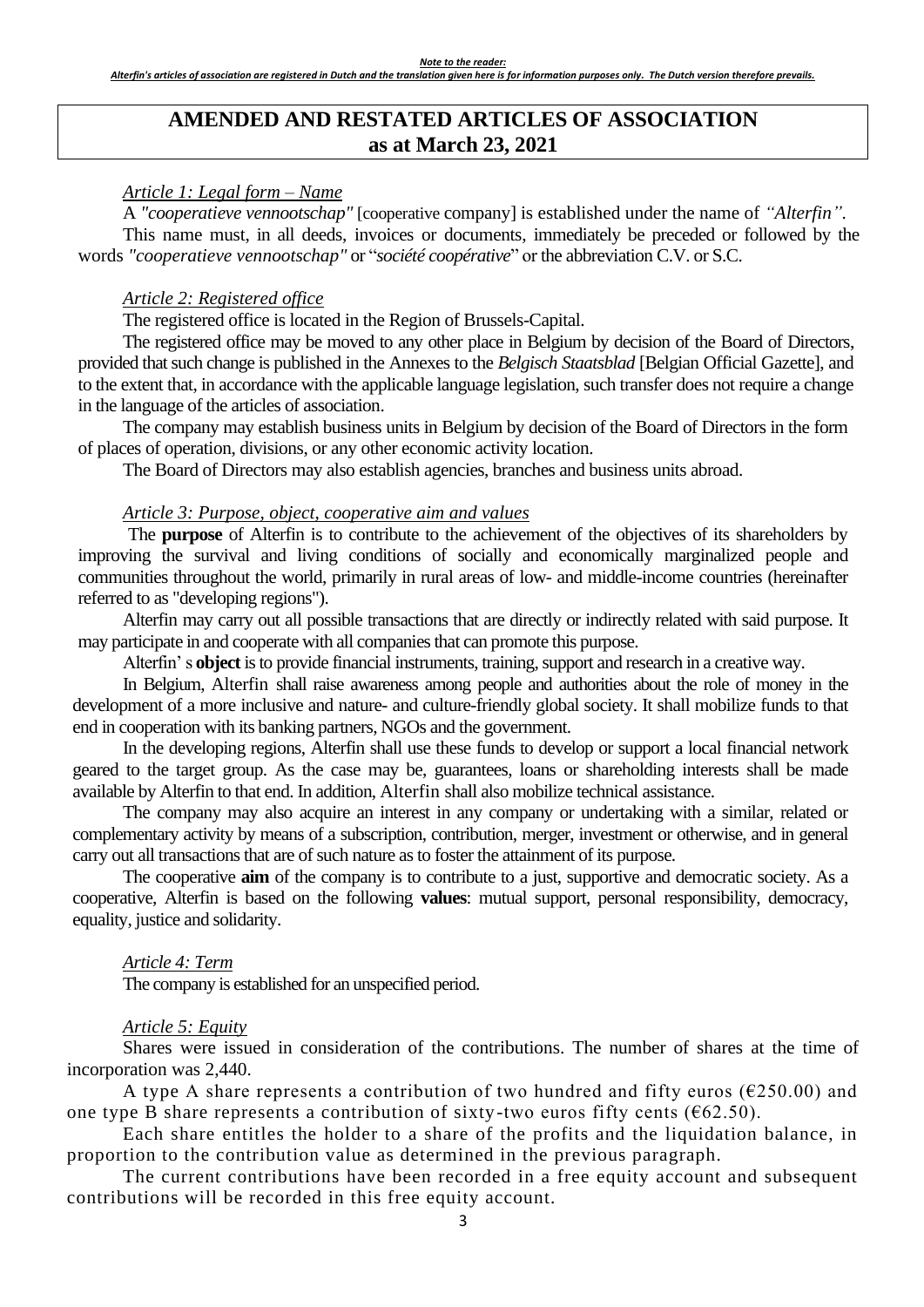## *Article 6: Classes of shares*

Equity contributions are represented by class A shares and class B shares.

Class A shares may be subscribed by legal entities only. Class B shares may be subscribed by natural persons only. The same corporate rights and obligations are attached to all shares, both class A and class B shares.

Each share must be paid up for at least one fourth.

Apart from shares which represent a contribution, no other type of securities may be issued, irrespective of what they are called, which represent corporate rights or entitle the holder to a share in the profit.

The shares shall be registered and provided with a serial number; they shall be indivisible in relation to the company. The company has the right, in the case of undivided ownership, to suspend the rights attached to the shares until a co-owner is recognized as the owner in relation to the company.

If the shares are encumbered with usufruct, the usufructuary shall have the voting right, unless the bare owner objects. In such a case, the voting right shall be suspended.

## *Article 7: Liability of shareholders*

Shareholders shall be liable only for the amount of their investment. Each of the shareholder shall be bound to that amount severally but not jointly*.*

## *Article 8: Conditions of membership*

To be accepted as a shareholder, a candidate must be:

Accepted by the Board of Directors. Said Board may not refuse to accept candidates for speculative purposes, unless these shareholders do not comply with the mission and/or the cooperative values of Alterfin (as described above) or have carried out actions which run counter to the interests of the company; and

2. Subscribe to at least one share.

Any refusal by the Board of Directors to admit a candidate shareholder must be justified in a report.

The status of shareholder shall imply acceptance of the company's articles of association and internal regulations without any reservations.

## *Article 9: Transfer of shares*

The Board of Directors shall make all decisions relating to the acceptance, withdrawal and expulsion of shareholders and all decisions relating to additional subscriptions to or the take-back and transfer of shares. Shares may only be transferred between shareholders, unless with the prior approval of the Board of Directors. Any refusal by the Board of Directors to a transfer of shares to a candidate shareholder must be justified in a report.

## *Article 10: Issue of bonds*

The Board of Directors may, subject to authorization by the general meeting of shareholders, issue bonds, which may but need not be guaranteed by collateral, and shall stipulate the formalities thereof.

## *Article 11: Payment or redemption of shares*

The Board of Directors may decide by majority vote on the payment or redemption of shares and shall stipulate the time and method of payment. If payment is not made on the due date, interest shall accrue at the rate set by decision of the Board.

For as long as the called payment due on the shares of a shareholder has not been made in full according to this provision, the exercise of that shareholder's corporate rights shall be suspended, without prejudice to the right to exclude the shareholder in question.

## *Article 12: Share register*

The company shall keep a register in its registered office (hereafter referred to as "shareholders' register") in paper or electronic format, that may be perused by the shareholders on the spot, which shall indicate: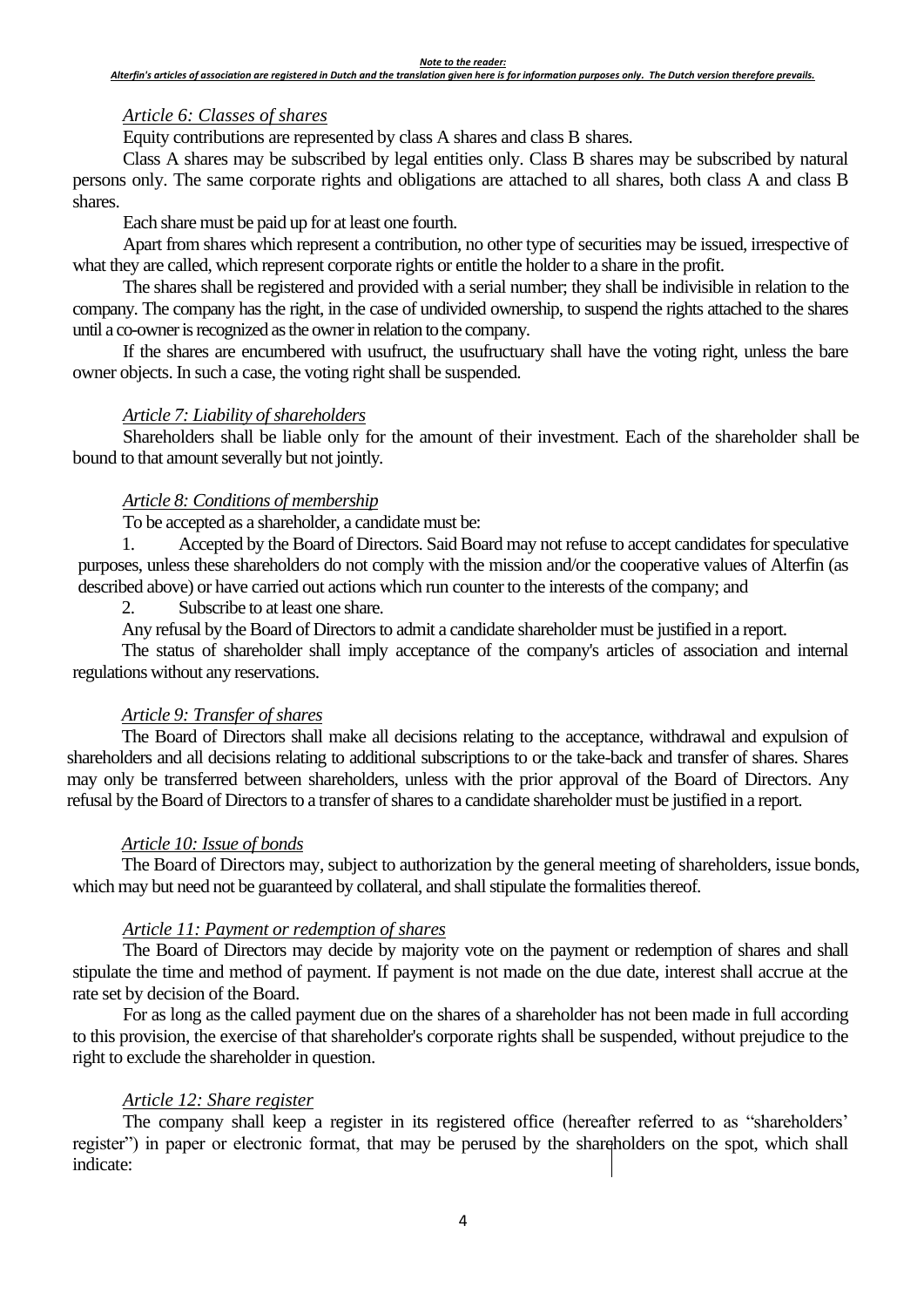1. The name, first name and place of residence (and, for legal entities, the name, registered office and registration number);

2. The date of entry, withdrawal or expulsion;

3. The number of shares held as well as the subscriptions to new shares and the redemptions, transmissions or transfers of shares, with indication of the date in each instance;

4. The payments on shares and the amounts utilized for the withdrawal, partial take-back of shares and the takeback of payments;

5. The total number of shares issued by the company and, as the case may be, the total number per class of shares;

6. The restrictions on transfers provided for in the articles of association and, at the request of one of the parties, restrictions on transfers resulting from agreements or conditions of issue.

Subscriptions shall be carried out on the basis of pertinent documents duly dated and signed.

They shall take place in the sequence of their date of submission.

The ownership of the shares shall be proven by the entry in the relevant register. Certificates of such registrations shall be issued to the holders of the shares.

Transfers and transmissions shall be valid with regard to the company and third parties for the first time as of the date of entry in the shareholders' register.

In the event of death, bankruptcy, legal incapacity, manifest insolvency or dissolution of a shareholder, the date of the event or of the court ruling shall be entered in the shareholders' register.

Shareholders may obtain a copy of the entries in the register pertaining to them by prior written request to the company. These copies may not be used as proof against the entries in the shareholders' register.

The Board of Directors shall be responsible for the entries in the shareholders' register.

## *Article 13: Conditions of withdrawal*

Shareholders may only withdraw or request a partial take-back of their shares in the first six months of the financial year.

The company may spread all or part of the take-back of shares over a maximum period of three years. The Board of Directors may refuse the withdrawal or take-back of shares if the shareholder has obligations towards or current contracts with the company or in the cases provided for by the law. The decision of the Board of Directors in this matter shall be final.

## *Article 14: Conditions of expulsion*

 A shareholder who infringes the provisions of the articles of association, refuses to accept the applicable decisions of the Board of Directors or the meeting of shareholders, does not fulfil his obligations to the company and takes actions that run contrary to the interests of the company, may be expelled by the Board of Directors.

The Board of Directors must hear the defence arguments of the relevant shareholder or invite him in writing to submit his defence. The Board of Directors shall justify its decision and record it in minutes.

## *Article 15: Rights of outgoing shareholders*

The resigning shareholders, the rightful claimants or creditors of shareholders who have deceased, gone bankrupt, been declared legally incompetent, or shareholders who are in a state of manifest insolvency, shall not be entitled to demand the dissolution or liquidation of the company, but only the payment of the value of the leaver's share.

The aforementioned persons shall not be entitled to take any measures to preserve their rights or those of their legal predecessor and shall abide by the company's accounts. The persons concerned may under no circumstances and for no reason whatsoever have seals affixed or demand that an inventory be drawn up or take other measures to safeguard any rights whatsoever against the company.

If several persons are jointly entitled to a share, on any account whatsoever, the company shall be entitled to suspend the exercise of the rights attached to that share until only one person is designated as owner of the share with regard to the company.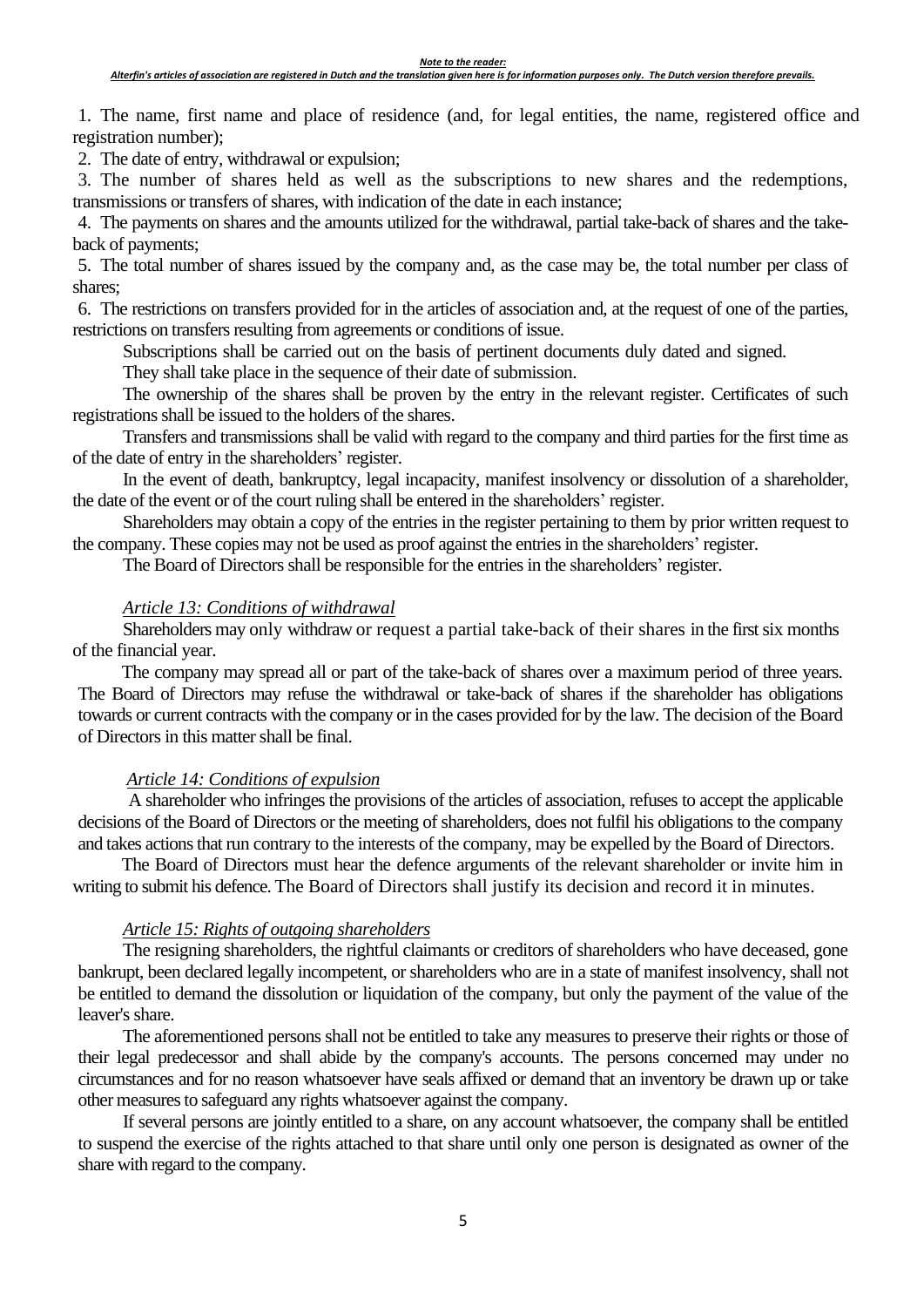## *Article 16: Leaver's share*

In all cases of cessation of membership as stipulated in the previous article and take-back of shares, the leaver's share is equal to the lower of the following two values:

- either the issue value of the share;

- or the book value of the share, calculated on the basis of the paid-up amount minus the losses carried forward and plus the profits carried forward, as they appear in the last financial statements approved by the Board of Directors on the day the shareholder's membership ends.

In no case may the amount of the withdrawal share exceed the paid-up portion of the shares.

No payment of a withdrawal share may be made if :

- The net assets of the company are negative or would become negative as a result of this redemption and/or ;

- Following such redemption, the company will not be able, according to reasonably foreseeable developments, to continue to pay its debts as they fall due for a period of at least twelve months from the date of redemption.

## *Article 17: Composition of the Board of Directors*

The company shall be administered by a Board of Directors consisting of a minimum of six (6) and a maximum of twelve (12) persons, whether or not they are shareholders of the company, natural or legal persons.

The directors are elected by the general assembly. At least two (2) directors shall be elected from among the candidates proposed by Belgian NGO co-operators of the society (either in their own name or as permanent representatives of this NGO).

The other directors shall be elected freely by the general meeting of shareholders.

If a legal entity is appointed director, it shall appoint a permanent representative who shall be responsible for carrying out the task in the name and for the account of the legal entity, in compliance with the Companies and Associations Code.

## *Article 18: Director's term of office*

The directors shall be elected for a maximum term of five years and their mandate shall expire with the closure of an annual general meeting of shareholders. Each outgoing director is eligible for re-election once, with the exception of the Chairman of the Board, who is eligible for re-election twice and can therefore serve three terms (including a maximum of two terms as Chairman).

If they are not re-elected or replaced in time, the directors shall remain in office until they are replaced or reelected.

The appointment of a director shall enter into force only once he has taken up his duties. Said duties shall be deemed taken up, unless the person concerned expressly states in the minutes of the meeting that he refuses to accept his mandate.

### *Article 19: Resignation of a director - Vacancy*

Every member of the Board of Directors may resign by serving relevant written notice to the Board. Prior to the expiry of their term of office, directors may be dismissed only by the general meeting of shareholders for valid reasons.

If a position on the Board becomes vacant, the remaining directors may see to a temporary replacement. In such a case, the next general meeting shall proceed to the final appointment. A director who is appointed in replacement of a director whose term of office was not completed shall see that term through.

This right of replacement may not be availed of if half of the positions on the Board of Directors are unoccupied. In such a case, the general meeting must be convened without delay.

#### *Article 20: Directors' liability*

The directors are liable according to the law.

The directors shall receive no remuneration for the exercise of their mandate other than reimbursement of cost and expenses incurred.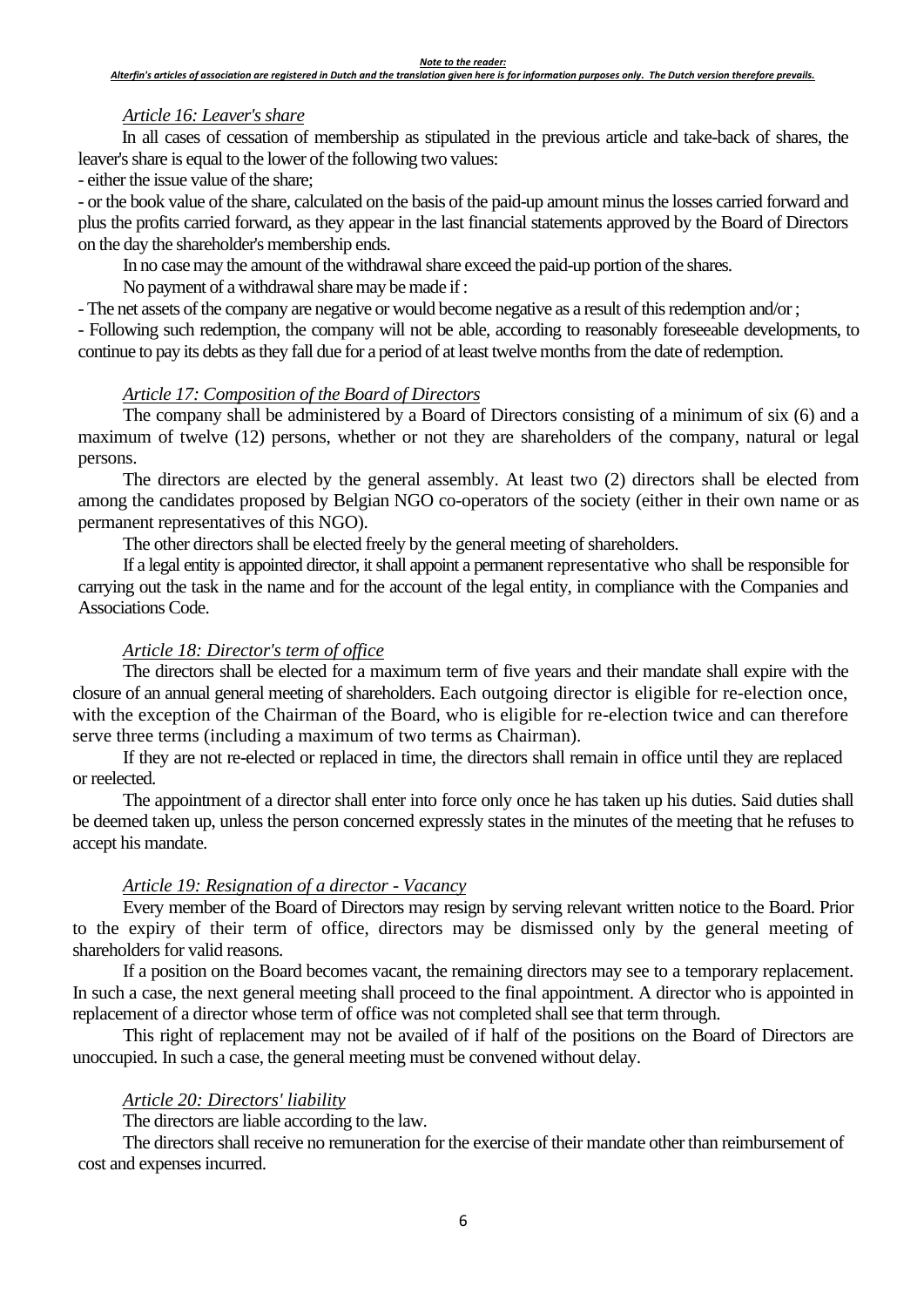#### *Note to the reader:*

#### *Alterfin's articles of association are registered in Dutch and the translation given here is for information purposes only. The Dutch version therefore prevails.*

## *Article 21: Powers of the Board of Directors*

The Board of Directors shall be vested with the widest authority to perform all such managerial and decision-making acts as are useful or necessary for the attainment of the company's object. All matters not expressly reserved by the articles of association or the Companies and Associations Code for a decision by the general meeting of the shareholders shall fall under the purview of the Board of Directors.

## *Article 22: Delegation of powers*

The Board of Directors may transfer its authority for certain acts to one or more of its members or other persons. It can thus set up a management committee and define its powers and any remuneration of its members.

The Board of Directors may also set up an investment committee to analyse and select projects submitted for financing. The terms and conditions for the appointment of the members of said committee, their dismissal, their term of office and the working method of the investment committee shall be governed by the internal regulations and by the "investment strategy" drawn up by the Board of Directors.

The Board of Directors may delegate the day-to-day management and the representation of the company in relation to such management to one or more persons, able to act either alone or jointly, according to its decision. The person to whom the powers of day-to-day management are delegated shall be given the title of "general manager."

The Board of Directors shall in all cases be authorized to determine the remuneration, charged to overheads, for all such delegated persons.

## *Article 23: Representation of the company*

The company shall be validly represented in all actions and relations with shareholders or other parties, legal entities or not, by two directors acting jointly, who may proceed, without prior decision or power of attorney from the Board of Directors, to sign all deeds or agreements without exception, appear before all courts and arbitrators, and declare excerpts from all corporate reports genuine, without prejudice to the authority which, as described in the previous article, was delegated to one or more directors, to the general manager or to third parties.

## *Article 24: Chairperson of the Board of Directors*

The Board of Directors shall appoint one of its members as chairperson by a simple majority vote. In the event of the chairperson being absent or unable to attend, he shall be replaced by the eldest member of the Board in terms of age. The Board of Directors may also install other functions.

## *Article 25: Convening of the Board of Directors*

The Board of Directors shall meet when convened by the chairperson or his replacement, whenever the interests of the Company so require. The meetings of the Board of Directors must also take place if one third of the members so request.

The meetings shall be convened by letter, email or any other means of (tele)communication that results in a written document and is sent to each of the directors at least five business days before the meeting. This rule may be bypassed in case of emergency and meetings may be convened on shorter notice. If the notice convening the meeting is signed by the general manager, it shall be presumed, subject to proof to the contrary, that he is acting on behalf of the chairperson. If disagreement should arise on the matter, the validity of the notice convening the meeting may not be contested on that account.

The notice convening the meeting shall include the agenda.

## *Article 26: Decision-making process of the Board of Directors*

The directors shall constitute a board which shall deliberate in accordance with the provisions of the articles of association and, if these provisions are inadequate, in accordance with the rules of the representative bodies.

The meeting of the Board of Directors shall be validly constituted and may validly deliberate and decide only if the majority of the directors is present or represented. A director may give power of attorney by letter, email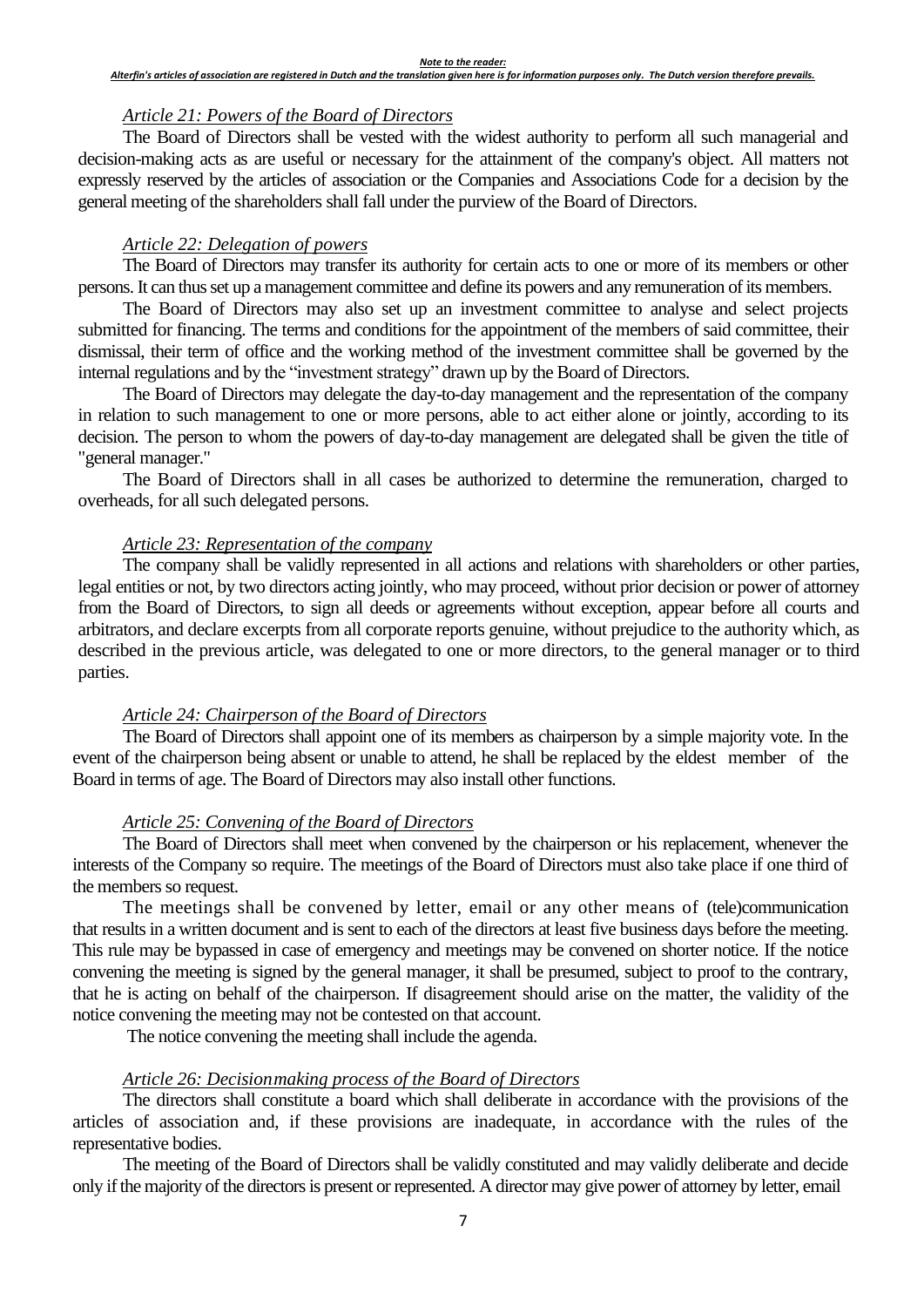or any other means of (tele)communication that results in a written document to another director to represent him at the Board meeting; the principal shall then be deemed to be present. No one may represent more than one director, however.

Each member of the Board of Directors may, by any means of telecommunication or videography, take part in the deliberations of a Board of Directors and vote, in order to organise meetings between different participants who are geographically separated from each other and to enable them to communicate simultaneously.

The Board may decide only on the items on the agenda. For items which are not on the agenda, the Board may deliberate and decide lawfully only if all the directors are present and they concur thereto. This consent shall be attained if the minutes show that no objections were raised.

#### *Article 27*

If one or more directors abstain from the voting, the decisions shall be validly taken by majority of the votes cast by the other members of the Board who are present or represented. In the event of a tied vote the person chairing the meeting shall cast the deciding vote.

A secret ballot shall be required for elections, unless agreed unanimously otherwise.

## *Article 28: Minutes of Board meeting*

The decisions of the Board of Directors shall be recorded in minutes, which shall be signed by the Chairperson and at least two directors present, and entered in a special register. The powers of attorney shall be attached thereto. These minutes shall be kept either in the original form in a special register, or in electronic form or in any other medium, irrespective of its form, on condition that the copies are legible and the form of reproduction allows effective monitoring.

Copies or excerpts, to be submitted for legal or other proceedings, shall be signed by two directors.

### *Article 29: Audit*

If the company is so required by law, the auditing of its financial situation and financial statements, as well as its compliance with the Companies and Associations Code and the present articles of association, shall be entrusted to one or more auditors. These shall be appointed by the general meeting of shareholders from among the members of the Institute of Auditors.

The auditors shall be appointed for a renewable three-year term.

If the company is not required to appoint an auditor and decides not to appoint one, each shareholder shall be individually vested with the examination and inspection authority of an auditor.

The general meeting of shareholders may also delegate such examination and inspection powers to one or more controlling shareholders who shall be appointed for a term to be determined by said meeting, which may dismiss them at all times.

If two or more controlling shareholders are appointed, they shall perform their task as a board. They may not carry out any other task in the company nor accept any assignment or mandate.

The controlling shareholders shall perform their remit without remuneration. They may be assisted and represented by an accountant who is a member of the Institute of Accountants. The remuneration of the accountant shall be borne by the company if the Board of Directors has concurred thereto or if the company was ordered to pay it by court decision. In such cases, the accountant's remarks shall be communicated to the company.

The controlling shareholders shall submit a written report on the fulfilment of their mandate at the general meeting.

#### *Article 30: General meeting of shareholders*

The duly constituted general meeting of shareholders shall represent all the shareholders.

It shall be vested with the powers attributed to it by the Companies and Associations Code or the present articles of association.

The ordinary general meeting of shareholders (also known as the annual general meeting of shareholders) shall be held on the last Saturday of April of every year, at two in the afternoon. If this date should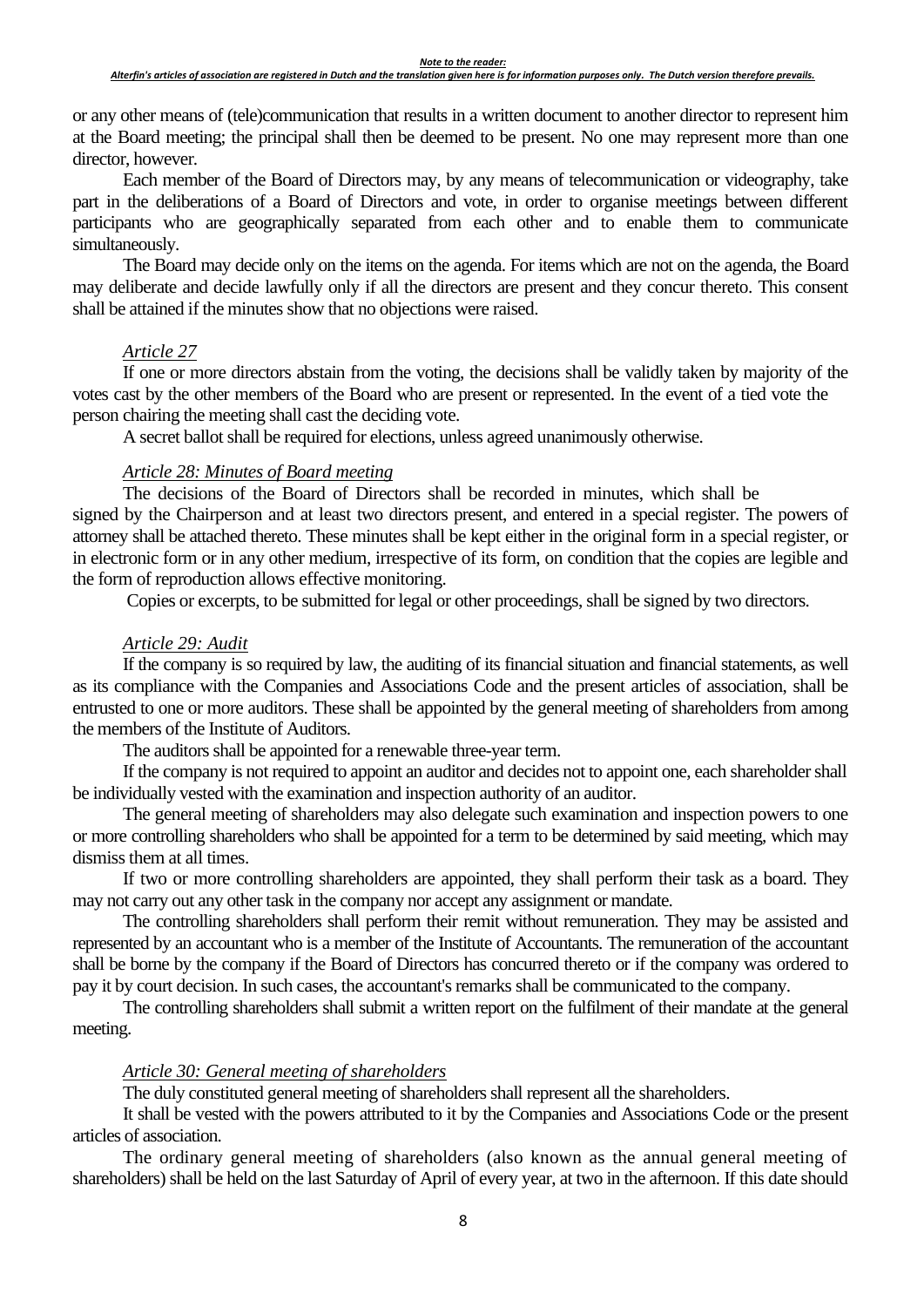#### *Alterfin's articles of association are registered in Dutch and the translation given here is for information purposes only. The Dutch version therefore prevails.*

fall during the Easter holiday in any language community in Belgium, the meeting shall be held on the first Saturday before the start of such Easter holiday, at the same hour.

An extraordinary general meeting of shareholders may be convened each time that the interests of the company so require.

General meetings of shareholders are held at the registered office or at any other location in Belgium as indicated in the notice convening the meeting.

## *Article 31: Convening of the general meeting of shareholders*

The Board of Directors may convene the general meeting of shareholders each time it should deem it useful.

The chairperson of the Board or his replacement shall proceed to the convening of the meeting.

The notice convening the meeting, including the agenda, shall be served at least fifteen calendar days before the date of the general meeting of shareholders, by email to the shareholders, the directors and, if applicable, the holders of registered convertible bonds, registered subscription rights or registered certificates issued with the assistance of the company, and the auditors. To those persons who so wish or for whom the company does not have an electronic address, the notice of meeting shall be sent by ordinary mail on the same day as the electronic notices are sent.

The meeting may also be convened validly by notice placed in the Newsletter published by the company, sent separately to each shareholder in a personalized manner, at least fifteen calendar days before the date of the general meeting of shareholders.

The Board of Directors shall be required to convene the general meeting of shareholders upon written request by one tenth of the shareholders. This request must indicate the items that they wish to put on the agenda. The general meeting of shareholders must be convened at the latest one month after said receipt is filed at the registered office.

The agenda of the annual general meeting of shareholders shall contain at least: the discussion of the Board's annual report, the auditor's report, the discussion and approval of the annual financial statements, and the discharge of the directors and the auditor.

### *Article 32: Attendance and representation of the shareholders*

The shareholders must sign the attendance list. Each shareholder may be represented by another shareholder by means of a private power of attorney. Legal entitles may however be represented by a proxyholder who is not a shareholder. No one may represent more than three shareholders.

The Board of Directors may determine the form and the conditions of use of the powers of attorney. The power of attorney must be produced when the attendance list is being signed. The Board of Directors may grant an exemption from these formalities. The directors, the auditor and the person in charge of the daily management shall attend the meeting.

In accordance with the law, shareholders may participate remotely in the general meeting by means of an electronic means of communication made available by the company. Shareholders who participate in the general meeting in this way are deemed to be present at the place where the general meeting is held.

Each shareholder may also vote by letter or electronically before the general meeting by means of a form drawn up by the Board of directors, which must contain the following information (i) identification of the shareholder, (ii) the number of votes to which he/she is entitled and (iii) for each decision to be taken by the general meeting in accordance with the agenda, the wording "yes", "no" or "abstention"; the form will be sent to the company and must reach the registered office no later than one business day before the meeting

#### *Article 33: Bureau of the general meeting of shareholders*

The general meeting of shareholders shall be chaired by the chairperson of the Board of Directors or, in his/her absence, by the eldest member present on the Board in terms of age.

The chairperson shall appoint the secretary and designate two scrutineers from among the shareholders present.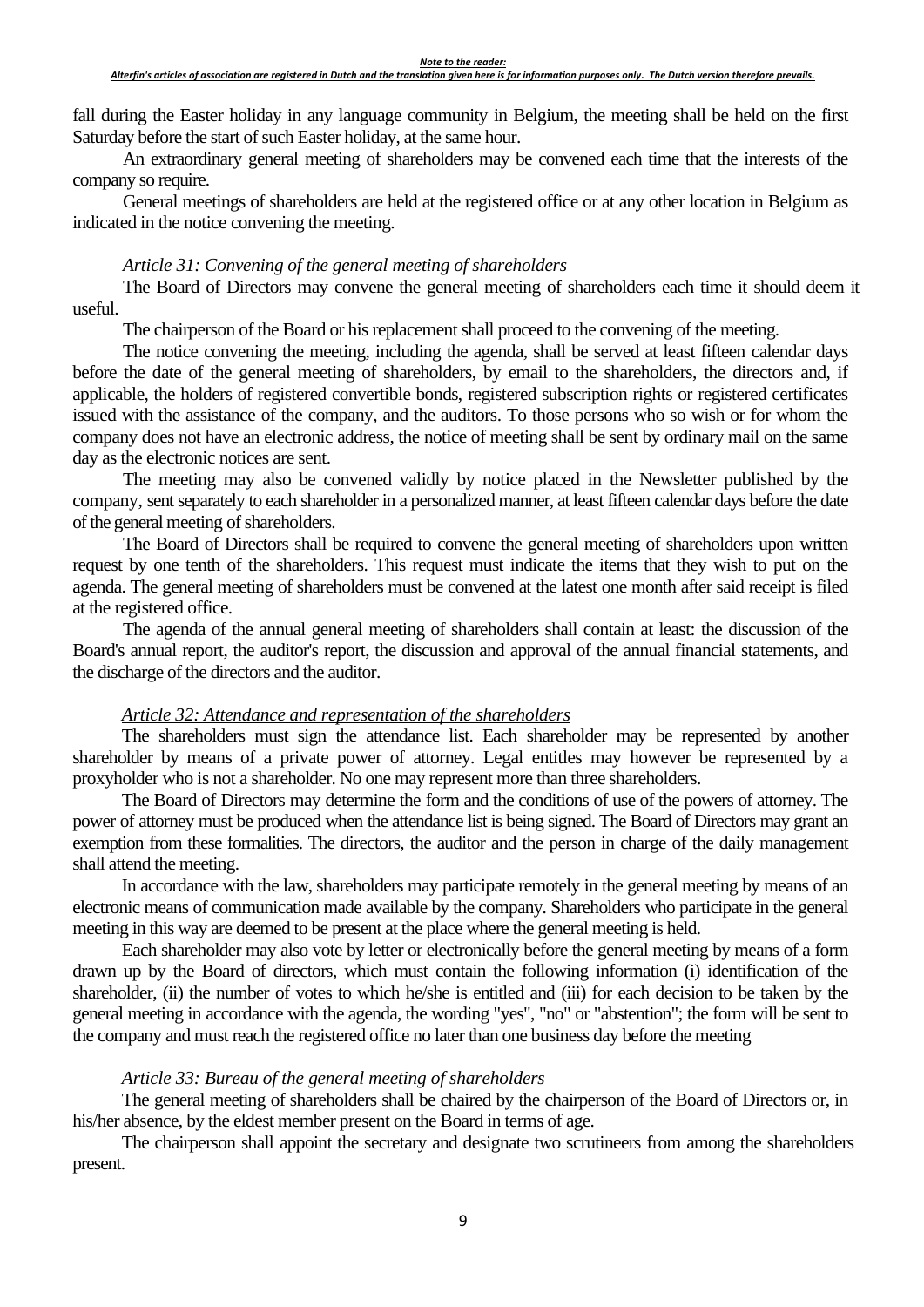#### *Note to the reader:*

#### *Alterfin's articles of association are registered in Dutch and the translation given here is for information purposes only. The Dutch version therefore prevails.*

The chairperson, the directors present, the two scrutineers and the secretary shall constitute the bureau of the meeting.

## *Article 34: Deliberations of the general meeting of shareholders*

Unless stipulated otherwise in the Companies and Associations Code and the present articles of association, the general meeting of shareholders shall be duly constituted and shall deliberate and decide in a legally valid manner, irrespective of the number of shareholders present or represented.

The general meeting of shareholders may deliberate and decide only on the items on the agenda, unless all shareholders are present or represented and unanimously decide otherwise.

## *Article 35: Voting rights*

All shareholders, whether holders of class A or class B shares, shall have the same voting rights in the general meeting of shareholders in all matters.

Each shareholder may cast a number of votes equal to the number of shares in the registered capital. This number of votes cast may not amount, for him personally and as a proxy for another shareholder, to more than one tenth of the votes present or represented at the general meeting of shareholders.

## *Article 36: Exercise of the voting rights*

Voting shall be by show of hands, in writing of by electronic means. Shareholders whose voting rights have been suspended may not take part in the voting.

Unless a special majority is required by the Companies and Associations Code or the present articles of association, decisions shall be taken by majority of the votes validly cast. Abstentions shall be considered as invalid votes. In the event of a tied vote, the proposal shall be rejected.

A secret ballot shall be required for elections and personal issues, unless it is unanimously agreed to vote otherwise. A secret ballot shall also be required if at least one fourth of the shareholders present so request.

## *Article 37: Minutes of the general meeting of shareholders*

The decisions of the general meeting of shareholders shall be recorded in minutes, which shall be signed by the members of the bureau and shareholders who so request and entered in a special register. Copies and excerpts shall be signed by two directors.

Each shareholder shall be entitled to peruse the minutes at the company's registered office.

## *Article 38: Amendment to the articles of association*

When the general meeting of shareholders must deliberate on amendments to the articles of association, it may deliberate and decide validly only with a two thirds' majority of the validly cast votes (without taking into account abstentions in the numerator or denominator) and if the shareholders present or represented represent at least half of the total number of issued shares.

If the attendance quorum is not reached, a new general meeting of shareholders must be convened, with the same agenda. This second meeting may decide validly, irrespective of the part of the shares represented. Decisions at this second meeting shall however be taken with a three fourths majority of the validly cast votes (without taking into account abstentions in the numerator or denominator).

The foregoing is subject to the application of the special provisions of the Companies and Associations Code concerning the transformation, merger and demerger of companies.

## *Article 39: Amendment of the object or dissolution of the company*

When the general meeting of shareholders must deliberate on an amendment of the object or the dissolution of the company, it may do so and decide validly only with a four fifths majority of the votes cast (without taking into account abstentions in the numerator or denominator), if the shareholders present or represented represent at least half of the total number of issued shares and if the amendment has been reported by the Board of Directors in accordance with the law.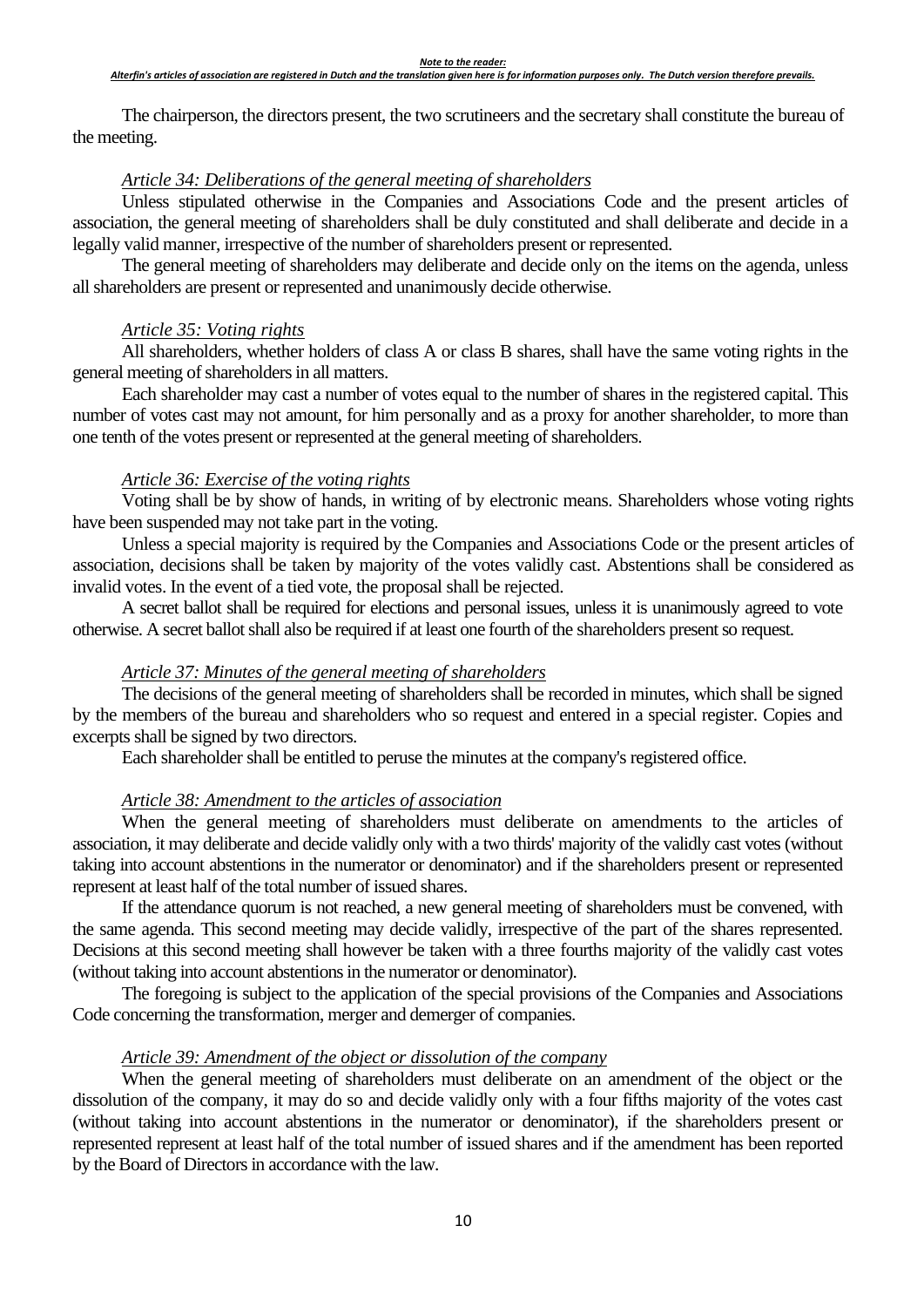#### *Note to the reader:*

#### *Alterfin's articles of association are registered in Dutch and the translation given here is for information purposes only. The Dutch version therefore prevails.*

If the attendance quorum is not reached, a new general meeting of shareholders must be convened, with the same agenda. This second meeting may decide validly, irrespective of the part of the shares represented. Decisions at this second meeting must likewise be taken by a four fifths majority of the validly cast votes.

#### *Article 40: Financial year*

The financial year of the company shall start on January first and close on December thirty-first.

The Board of Directors shall draw up a yearly inventory after the closing of the financial year, together with the financial statements, in accordance with the relevant provisions of the Companies Code.

The Board of Directors shall moreover draw up an annual report in accordance with the Companies Code.

### *Article 41: Annual financial statements — Reports*

At least one month prior to the annual general meeting of shareholders, the Board of Directors shall submit the annual financial statements together with the annual report to the auditor or for perusal to the shareholders or controlling shareholders, if any were appointed.

Fifteen days before the general meeting of shareholders, the annual financial statements, the annual report and the auditor's report shall be available at the company's registered office for perusal by the shareholders.

### *Article 42: Discharge*

The annual general meeting of shareholders shall hear the annual report and the auditor's report and shall proceed to approve or not approve the annual financial statements. After the approval of the financial statements, the general meeting shall decide by special vote on the discharge to be granted to the directors and the auditor.

### *Article 43: Allocation of profits*

The allocation of the profits resulting from a financial year shall be determined by decision of the general meeting of shareholders, whereby each share shall give entitlement to a share in the profits distribution, in proportion to the contribution value as determined in Article 5 of the articles of association.

The proposal of the Board of Directors must ensure that the net asset test and the liquidity test as formulated by the law are hereby complied with.

The Board of Directors is authorised to distribute the profits of the current financial year or the profits of the previous financial year even though the annual accounts for that financial year have not yet been approved, reduced by the loss carried forward or increased with the profit carried forward, as the case may be.

A remuneration may be granted to shareholders, irrespective of the class of shares they hold, provided that it does not exceed the interest rate determined in accordance with the Royal Decree of January eight nineteen sixtytwo (January 8<sup>th</sup>, 1962) laying down the conditions for the recognition of the national groupings of cooperative companies and of cooperative companies by the *Nationale Raad van de Coöperatie* [National Council of Cooperation], applied to the amount effectively paid up of the shares.

## *Article 44: Voluntary dissolution of the company*

If the company is voluntarily dissolved, it shall be liquidated by one or more liquidators, appointed by the general meeting of shareholders. If no such appointment is made, the members of the Board of Directors in office at the time of the dissolution shall act as liquidators in respect of third parties.

The general meeting of shareholders shall determine the way in which the liquidation is to take place and shall define the powers of the liquidators. The latter shall normally be empowered to carry out all operations indicated in the Companies Code, unless the general meeting of shareholders should decide otherwise by simple majority of the votes cast.

Once the debts have been paid, the shares shall be paid out at their nominal value or the amount paid up thereon, if they are not fully paid up. The remaining part shall be distributed among the shareholders in proportion to their fully paid-up shares and in proportion to the contribution value of each partner as determined in Article 5 of the articles of association.